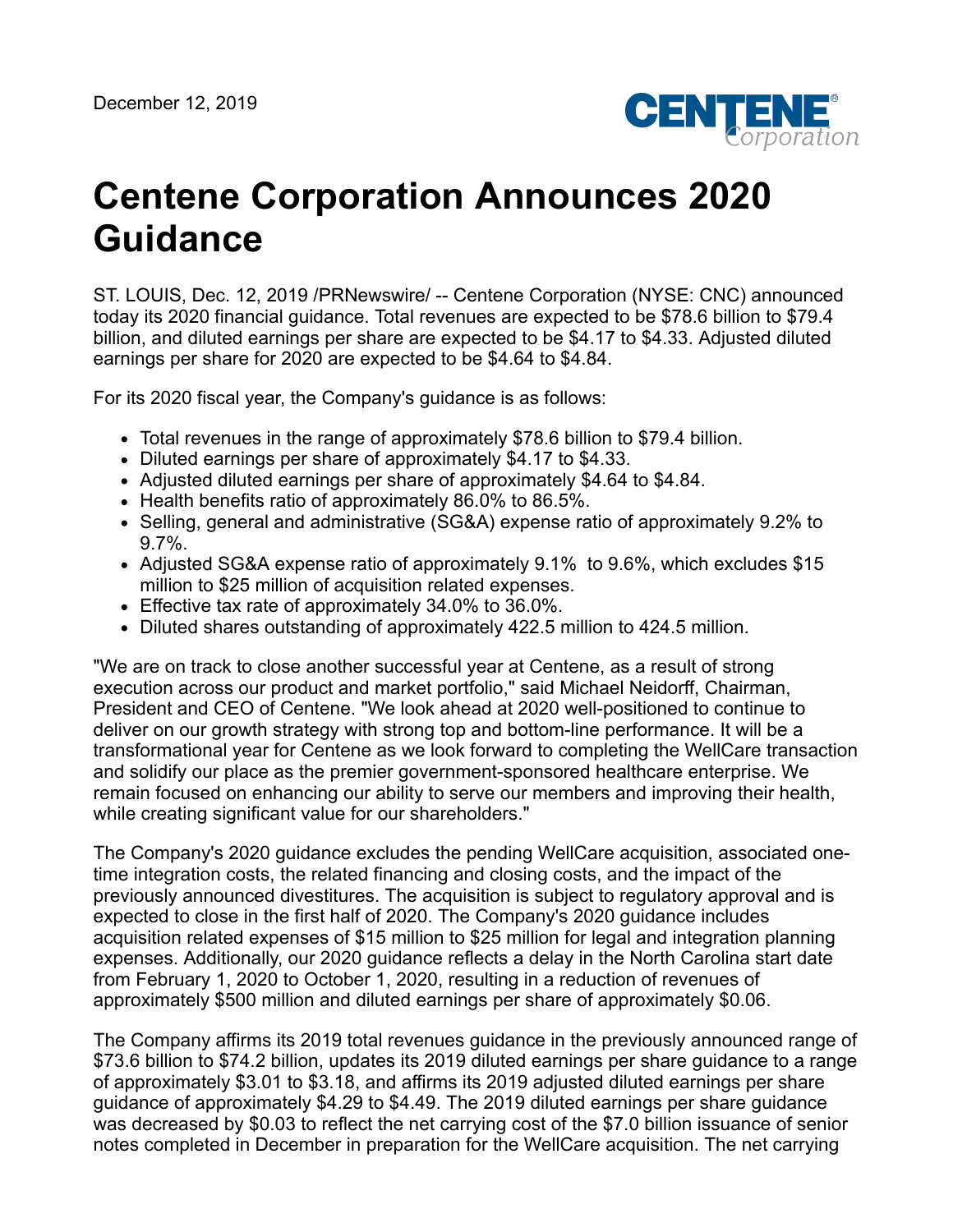costs include the related interest expense and corresponding investment income. Full year 2019 earnings will be reported on February 4, 2020, at 6:00 AM, with a conference call at 8:30 AM (Eastern Time).

#### **Investor Meeting**

Centene Corporation will host an investor meeting tomorrow at the Pierre Hotel in New York City, including a question-and-answer session, to discuss the details of its guidance. The event will begin promptly at 8:30 AM (Eastern Time) and end at approximately 12:30 PM (Eastern Time). Investors and other interested parties who are unable to attend in person are invited to listen to the investor meeting via a live, audio webcast on the Company's website and view a copy of the investor presentation at [www.centene.com](http://www.centene.com/), under the Investors section.

### **Non-GAAP Financial Presentation**

The Company is providing certain non-GAAP financial measures in this release as the Company believes that these figures are helpful in allowing investors to more accurately assess the ongoing nature of the Company's operations and measure the Company's performance more consistently across periods. The Company uses the presented non-GAAP financial measures internally to allow management to focus on period-to-period changes in the Company's core business operations. Therefore, the Company believes that this information is meaningful in addition to the information contained in the GAAP presentation of financial information. The presentation of this additional non-GAAP financial information is not intended to be considered in isolation or as a substitute for the financial information prepared and presented in accordance with GAAP. The Company references Adjusted SG&A Expense Ratio guidance, however the Company cannot provide a reconciliation of Adjusted SG&A Expense Ratio guidance without unreasonable efforts. As such, it has been excluded from the reconciliation below.

Specifically, the Company believes the presentation of non-GAAP financial information that excludes amortization of acquired intangible assets, acquisition related expenses, as well as other items, allows investors to develop a more meaningful understanding of the Company's performance over time. The table below provides reconciliations of non-GAAP items per share:

|                                                | Annual Guidance December 31, 2019 | Annual Guidance December 31, 2020 |
|------------------------------------------------|-----------------------------------|-----------------------------------|
| <b>GAAP diluted EPS</b>                        | $$3.01 - $3.18$                   | $$4.17 - $4.33$                   |
| Amortization of acquired intangible assets (1) | $$0.46 - $0.47$                   | $$0.44 - $0.46$                   |
| Acquisition related expenses (2)               | $$0.20 - $0.22$$                  | $$0.03 - $0.05$                   |
| Other adjustments (3)                          | \$0.62                            |                                   |
| Adjusted diluted EPS                           | $$4.29 - $4.49$                   | $$4.64 - $4.84$                   |

(1) The amortization of acquired intangible assets per diluted share presented above are net of the income tax benefit of an estimated \$0.14 for the year ended December 31, 2019 and \$0.13 to \$0.14 for the year ended December 31, 2020.

(2) The acquisition related expenses per diluted share presented above are net of the income tax benefit of an estimated \$0.07 for the year ended December 31, 2019 and an estimated \$0.01 to \$0.02 for the year ended December 31, 2020. Acquisition related expenses for 2019 include net carrying costs on the \$7.0 billion senior notes issued in preparation of the WellCare acquisition of approximately \$15 million, or \$0.03 per diluted share, net of an income tax benefit of approximately \$0.01.

(3) Other adjustments for 2019 include the following: non-cash goodwill and intangible asset impairment of \$271 million or \$0.57 per diluted share, net of an income tax benefit of \$0.08 and debt extinguishment costs of \$29 million or \$0.05 per diluted share, net of an income tax benefit of approximately \$0.02.

## **About Centene Corporation**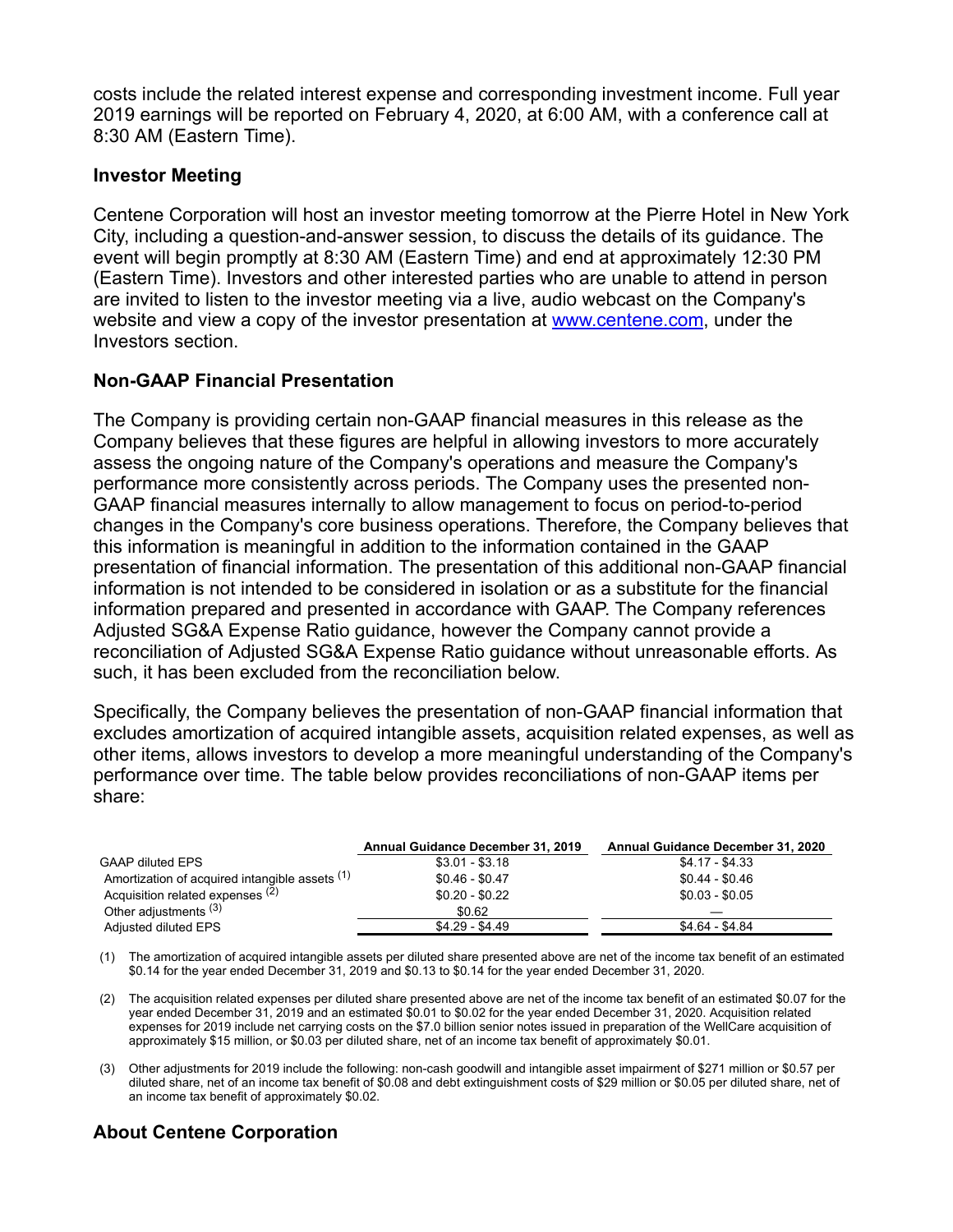Centene Corporation, a Fortune 100 company, is a diversified, multi-national healthcare enterprise that provides a portfolio of services to government sponsored and commercial healthcare programs, focusing on under-insured and uninsured individuals. Many receive benefits provided under Medicaid, including the State Children's Health Insurance Program (CHIP), as well as Aged, Blind or Disabled (ABD), Foster Care and Long-Term Services and Supports (LTSS), in addition to other state-sponsored programs, Medicare (including the Medicare prescription drug benefit commonly known as "Part D"), dual eligible programs and programs with the U.S. Department of Defense. Centene also provides healthcare services to groups and individuals delivered through commercial health plans. Centene operates local health plans and offers a range of health insurance solutions. It also contracts with other healthcare and commercial organizations to provide specialty services including behavioral health management, care management software, correctional healthcare services, dental benefits management, commercial programs, home-based primary care services, life and health management, vision benefits management, pharmacy benefits management, specialty pharmacy and telehealth services.

Centene uses its investor relations website to publish important information about the Company, including information that may be deemed material to investors. Financial and other information about Centene is routinely posted and is accessible on Centene's investor relations website, <http://www.centene.com/investors>.

### **Cautionary Statement Regarding Forward-Looking Statements**

*All statements, other than statements of current or historical fact, contained in this communication are forward-looking statements. Without limiting the foregoing, forwardlooking statements often use words such as "believe," "anticipate," "plan," "expect," "estimate," "intend," "seek," "target," "goal," "may," "will," "would," "could," "should," "can," "continue" and other similar words or expressions (and the negative thereof). In particular, these statements include, without limitation, statements about Centene's future operating or financial performance, market opportunity, growth strategy, competition, expected activities in completed and future acquisitions, including statements about the impact of the proposed acquisition of WellCare Health Plans, Inc. ("WellCare"), by Centene (the "Merger"), Centene's recent acquisition (the "Fidelis Care Transaction") of substantially all the assets of New York State Catholic Health Plan, Inc., d/b/a Fidelis Care New York ("Fidelis Care"), and investments and the adequacy of available cash resources.*

*These forward-looking statements reflect Centene's current views with respect to future events and are based on numerous assumptions and assessments made by Centene in light of Centene's experience and perception of historical trends, current conditions, business strategies, operating environments, future developments and other factors Centene believes appropriate. By their nature, forward-looking statements involve known and unknown risks and uncertainties and are subject to change because they relate to events and depend on circumstances that will occur in the future, including economic, regulatory, competitive and other factors that may cause Centene's or its industry's actual results, levels of activity, performance or achievements to be materially different from any future results, levels of activity, performance or achievements expressed or implied by these forward-looking statements. These statements are not guarantees of future performance and are subject to risks, uncertainties and assumptions.*

*All forward-looking statements included in this communication are based on information available to Centene on the date of this communication. Except as may be otherwise required by law, Centene undertakes no obligation and expressly disclaims any obligation to*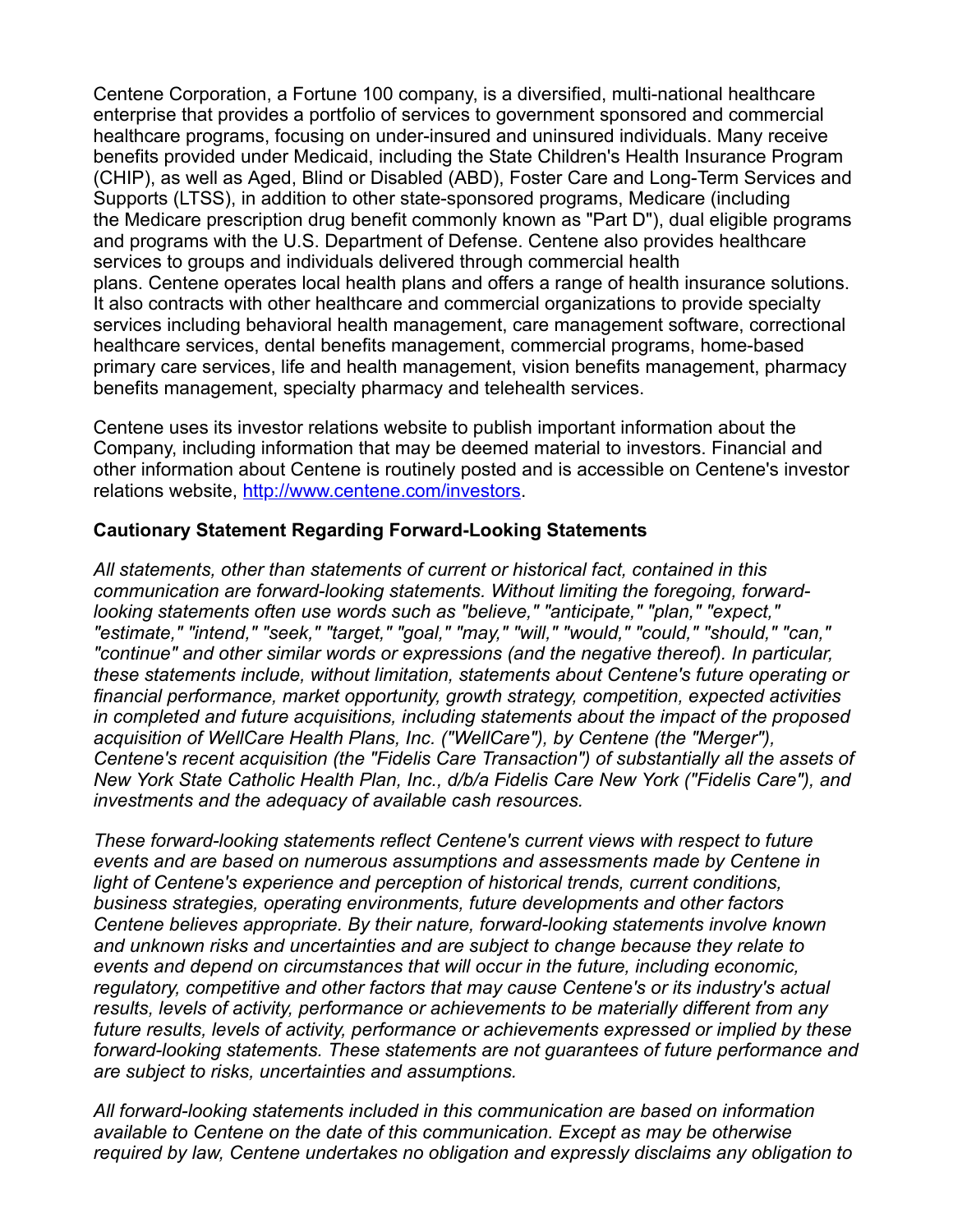*update or revise the forward-looking statements included in this communication, whether as a result of new information, future events or otherwise, after the date of this communication. You should not place undue reliance on any forward-looking statements, as actual results may differ materially from projections, estimates, or other forward-looking statements due to a variety of important factors, variables and events including, but not limited to, the following: (i) the risk that regulatory or other approvals required for the Merger may be delayed or not obtained or are obtained subject to conditions that are not anticipated that could require the exertion of management's time and Centene's resources or otherwise have an adverse effect on Centene; (ii) the possibility that certain conditions to the consummation of the Merger will not be satisfied or completed on a timely basis and accordingly the Merger may not be consummated on a timely basis or at all; (iii) uncertainty as to the expected financial performance of the combined company following completion of the Merger; (iv) the possibility that the expected synergies and value creation from the Merger will not be realized, or will not be realized within the expected time period; (v) the exertion of management's time and Centene's resources, and other expenses incurred and business changes required, in connection with any regulatory, governmental or third party consents or approvals for the Merger; (vi) the risk that unexpected costs will be incurred in connection* with the completion and/or integration of the Merger or that the integration of WellCare will *be more difficult or time consuming than expected; (vii) the risk that potential litigation in connection with the Merger may affect the timing or occurrence of the Merger, cause it not to close at all, or result in significant costs of defense, indemnification and liability; (viii) unexpected costs, charges or expenses resulting from the Merger; (ix) the possibility that competing offers will be made to acquire WellCare; (x) the inability to retain key personnel; (xi) disruption from the announcement, pendency and/or completion of the Merger, including potential adverse reactions or changes to business relationships with customers, employees, suppliers or regulators, making it more difficult to maintain business and operational relationships; (xii) the risk that, following the Merger, the combined company may not be able to effectively manage its expanded operations, (xiii) Centene's ability to accurately predict and effectively manage health benefits and other operating expenses and reserves; (xiv) competition; (xv) membership and revenue declines or unexpected trends; (xvi) changes in healthcare practices, new technologies and advances in medicine; (xvii) increased healthcare costs, (xviii) changes in economic, political or market conditions; (xix) changes in federal or state laws or regulations, including changes with respect to income tax reform or government healthcare programs as well as changes with respect to the Patient Protection and Affordable Care Act and the Health Care and Education Affordability Reconciliation Act, collectively referred to as the Affordable Care Act ("ACA"), and any regulations enacted thereunder that may result from changing political conditions or judicial actions, including the ultimate outcome of the District Court decision in "Texas v. United States of America" regarding the constitutionality of the ACA; (xx) rate cuts or other payment reductions or delays by governmental payors and other risks and uncertainties affecting Centene's government businesses; (xxi) Centene's ability to adequately price products on federally facilitated and state-based Health Insurance Marketplaces; (xxii) tax matters; (xxiii) disasters or major epidemics; (xxiv) the outcome of legal and regulatory proceedings; (xxv) changes in expected contract start dates; (xxvi) provider, state, federal and other contract changes and timing of regulatory approval of contracts; (xxvii) the expiration, suspension, or termination of Centene's contracts with federal or state governments (including, but not limited to, Medicaid, Medicare, TRICARE or other customers); (xxviii) the difficulty of predicting the timing or outcome of pending or future litigation or government investigations; (xxix) challenges to Centene's contract awards; (xxx) cyber-attacks or other privacy or data security incidents; (xxxi) the possibility that the expected synergies and value creation from acquired businesses, including, without limitation, the Fidelis Care Transaction, will not be realized, or will not be realized within the expected time period; (xxxii) the exertion of*